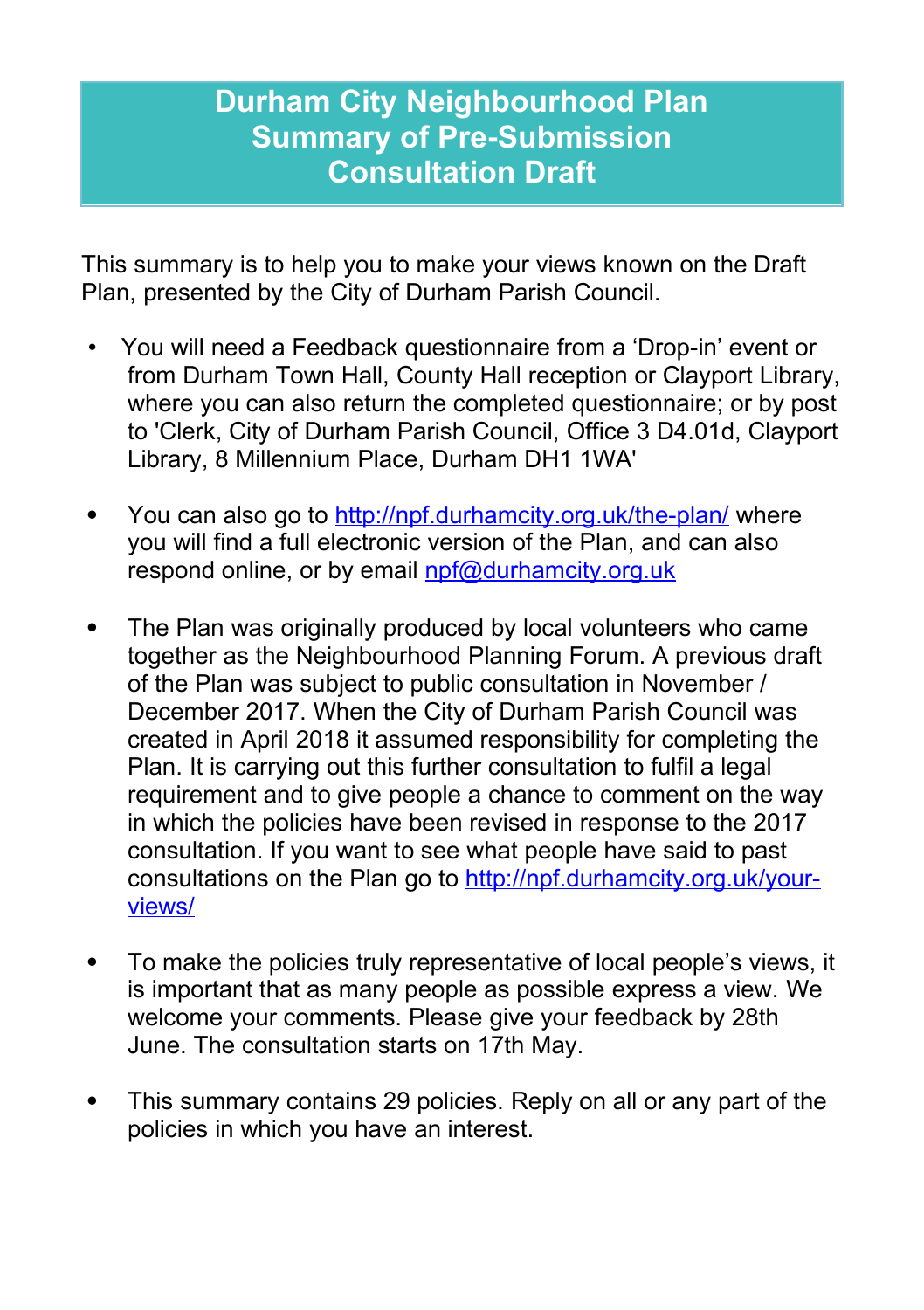## **Theme 1: A City with a Sustainable Future**

**What is sustainable development?** It is development that meets current needs without compromising the ability of future generations to meet their needs. It is the so-called 'golden thread' running though the National Planning Policy Framework and this Draft Plan.

**How can this be achieved?** By making sure that all sites and buildings approved for development contribute to a sustainable future for Durham City. This can only be done by ensuring a successful balance among environmental, social and economic outcomes:

The **environmental function** is to contribute to protecting and enhancing our natural, built and historic environment, all of which are particularly rich in Durham City. This function will include helping to increase biodiversity, using natural resources prudently as we move to a low carbon economy, minimising waste and pollution, and mitigating and adapting to climate change. In Durham City this requires particular attention to building resilience to flooding and safeguarding the high qualities of the built and natural environment.

The **social function** is to support strong, balanced, vibrant and healthy communities by providing the supply of housing required to meet the needs of present and future generations and by creating a high quality built environment with accessible local services that meet the community's varied needs and support its health, educational, social and cultural well-being.

The **economic function** is to contribute to building a strong, responsive and competitive economy by ensuring that sufficient land of the right type is available in the right places and at the right time to support growth and innovation. It must also identify and coordinate development requirements, including the provision of a modern transport and communications infrastructure.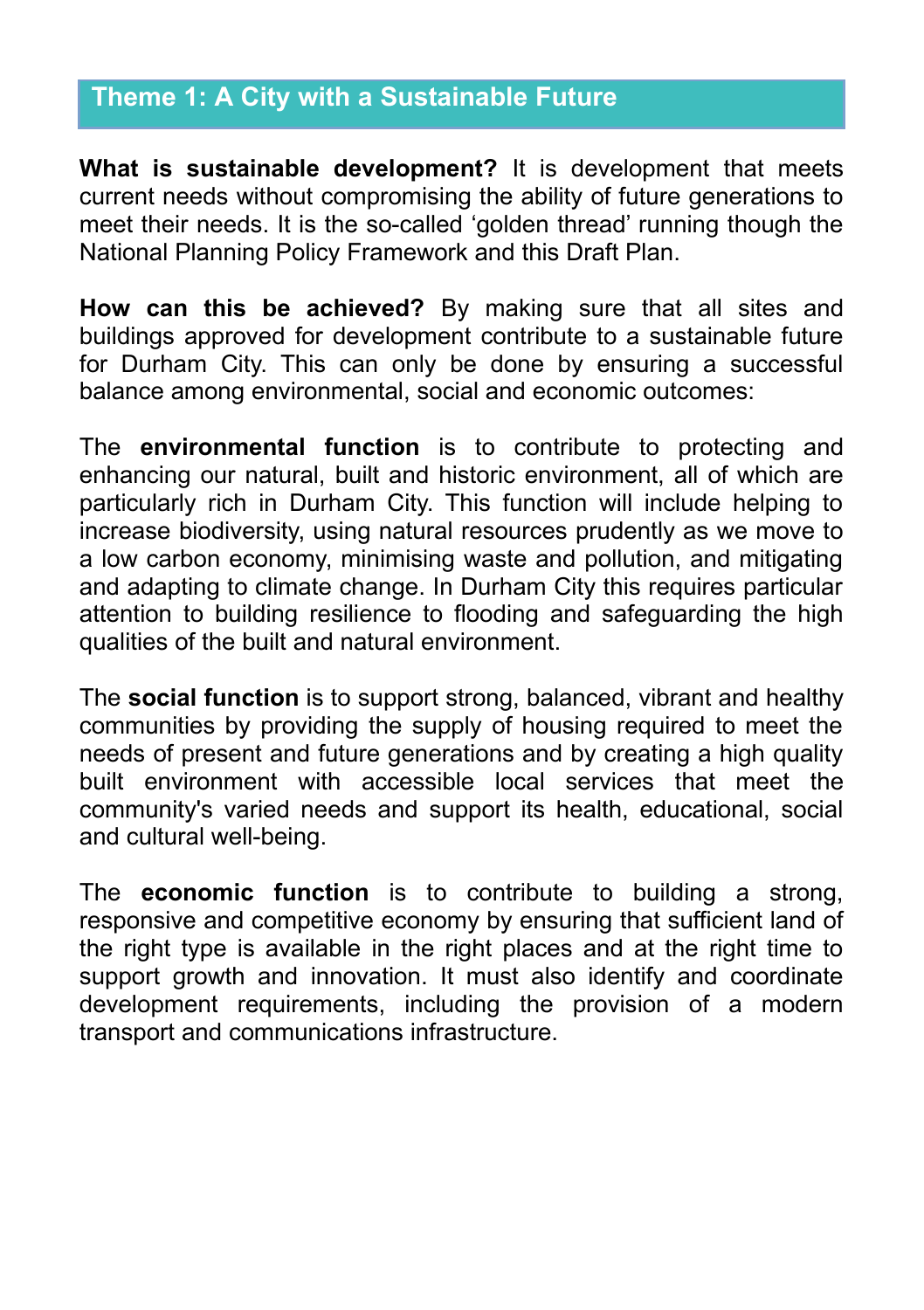**Policy S1: Sustainable Development Requirements of all Development and Re-development Sites Including all New Building, Renovations and Extensions**

Development proposals must have the right mix of land uses; use brownfield land to protect the Green Belt; protect wildlife and biodiversity; efficiently use natural and processed resources; show resilience to climate change; improve safety, paving, lighting and signage, and reduce crime; protect heritage assets; incorporate public benefits; and enable ease of access for all by public transport, walking and cycling.

## **Policy S2: The Requirement for Master Plans**

A Master Plan for all large and/or sensitive sites will be required where new development would have a major impact on adjacent areas or would be intrusive in views of the World Heritage site or the surrounding landscape of the City. The Master Plan will need to demonstrate that the development proposed is necessary and desirable and will be carried out according to the highest standards of sustainability as set out in Policy S1. The developer must submit the Master Plan and any subsequent changes to public scrutiny to avoid piecemeal development, and to take full account of representations made.

> Isn't sustainability Isn't sustainability just motherhood just motherhood and apple pie? and apple pie?

> > No, these are No, these are tough conditions tough conditions aimed at raising aimed at raising the quality of all the quality of all development development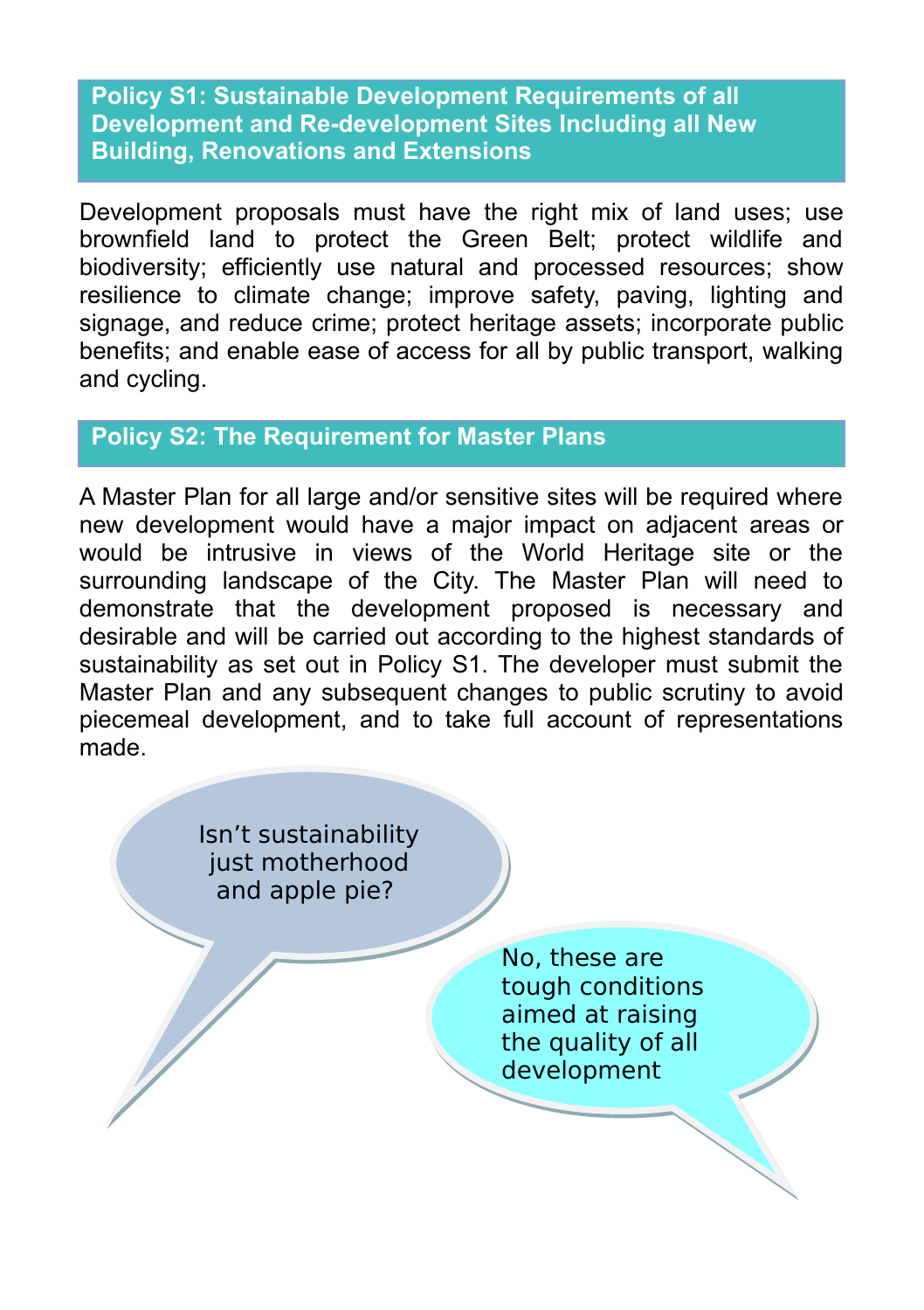## **Theme 2a: A Beautiful and Historic City - Heritage**

The City of Durham is one of the most important historic cities in Britain. Its unique townscape forms the immediate setting for the Cathedral and Castle World Heritage Site recognised by UNESCO as being of 'such exceptional cultural significance as to transcend national boundaries and to be of common importance for present and future generations of all humanity'. The challenge is to plan for accommodating modern needs while respecting history and heritage.

#### **Policy H1: Protection of the World Heritage Site**

Planning policy and processes will protect The Durham Cathedral and Castle World Heritage Site from inappropriate development both within the existing boundary and the proposed extension into the surrounding banks of the River Wear, and its landscape setting. Any proposed developments must safeguard views to and from The World Heritage Site and support and enhance its Outstanding Universal Value.

#### **Policy H2: The Conservation Areas**

Development proposals within the Durham City Conservation Area and the Burn Hall Conservation Area will only be permitted if they respect and enhance the distinctive heritage and architectural values and character of the buildings and their setting and promote mixed and appropriate use of land within these areas. Loss of all or parts of buildings that contribute to character and appearance of the area should be avoided.

## **Policy H3: Our Neighbourhood Outside the Conservation Areas**

Localities in Our Neighbourhood outside the Conservation Areas have their own character and this policy is to ensure that developers demonstrate awareness of the need to protect and enhance this character and setting, and to employ high quality and sympathetic design.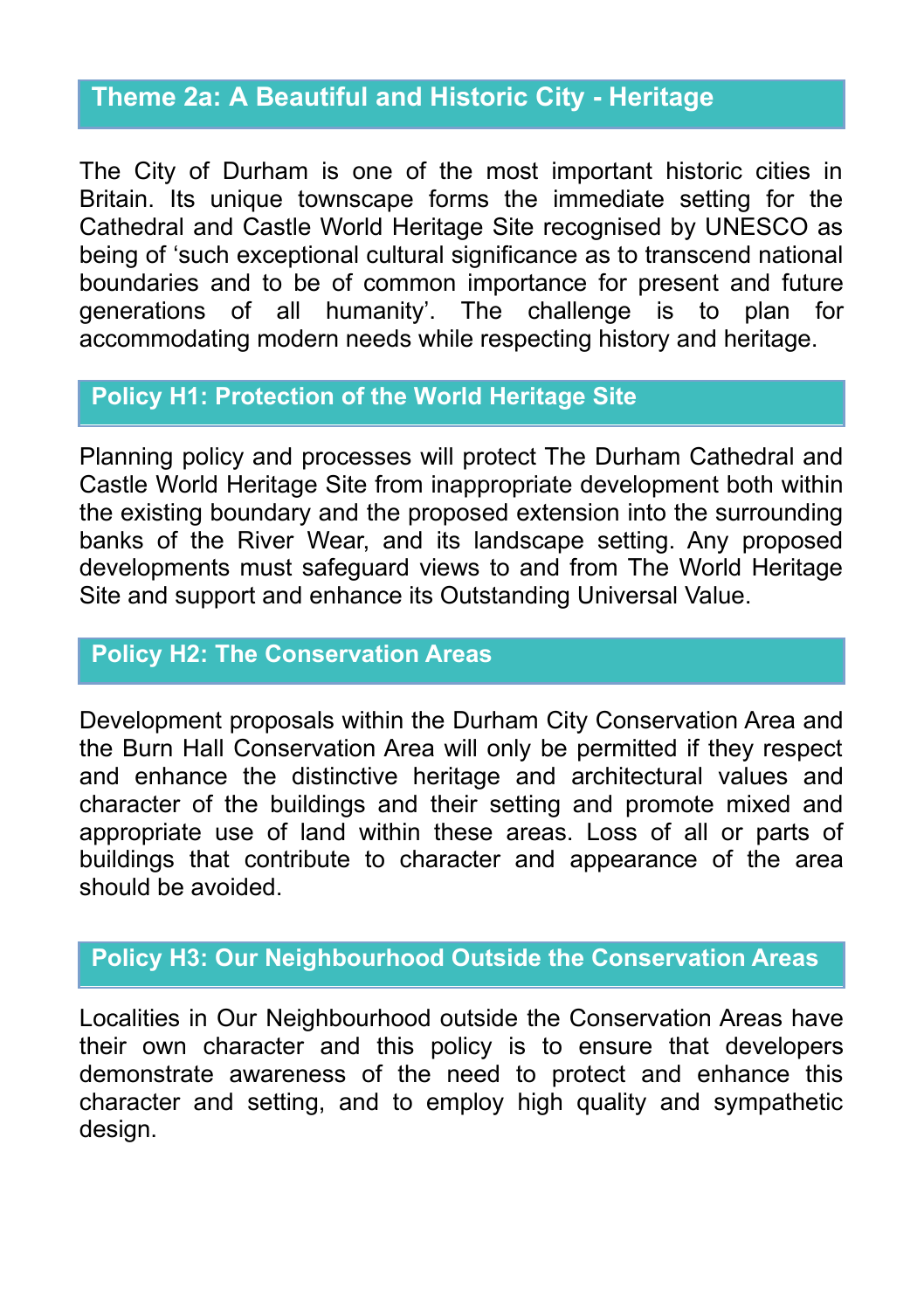## **Policy H4: Heritage Assets**

These diverse heritage assets, both designated and non-designated, are crucial in giving a sense of identity and are an essential part of the collective memory of the community. Proposals will be supported only if they preserve and conserve these assets, and bring them back into appropriate use.

## **Theme 2b: A Beautiful and Historic City – Green Infrastructure**

**What is green infrastructure?** It is the network of green spaces and natural resources including: the River and riverbanks, streams and ponds; the Green Belt; parks and gardens; the grounds of the public sector organisations and of businesses; individual wildlife sites and habitats; woodland; highway verges; railway embankments; footpaths and green corridors; cemeteries and churchyards; allotments and community gardens; sports and playing fields; amenity green space; trees, hedgerows, grass, vegetation; built structures such as green roofs, green walls, water features, bird and bat boxes and roosting sites.

## **Policy G1: Protecting and Enhancing Green Infrastructure**

This makes clear what is required of planning proposals, in contributing towards the protection and enhancement of green infrastructure, in improving the City's setting, in addressing shortage of open space, in promoting healthy communities, and in meeting the challenges of climate change and flooding. This includes footpaths, green corridors, biodiversity, habitats, protected species and geological features, trees and hedgerows, river banks and dark corridors.

#### **Policy G2: Designation of Local Green Spaces**

Neighbourhood plans have a power to identify and designate Local Green Spaces as a way of providing protection against development of green areas of particular importance to local communities because of their beauty, historic significance, recreational value, tranquillity or richness of wildlife. Local Green Spaces have the similar development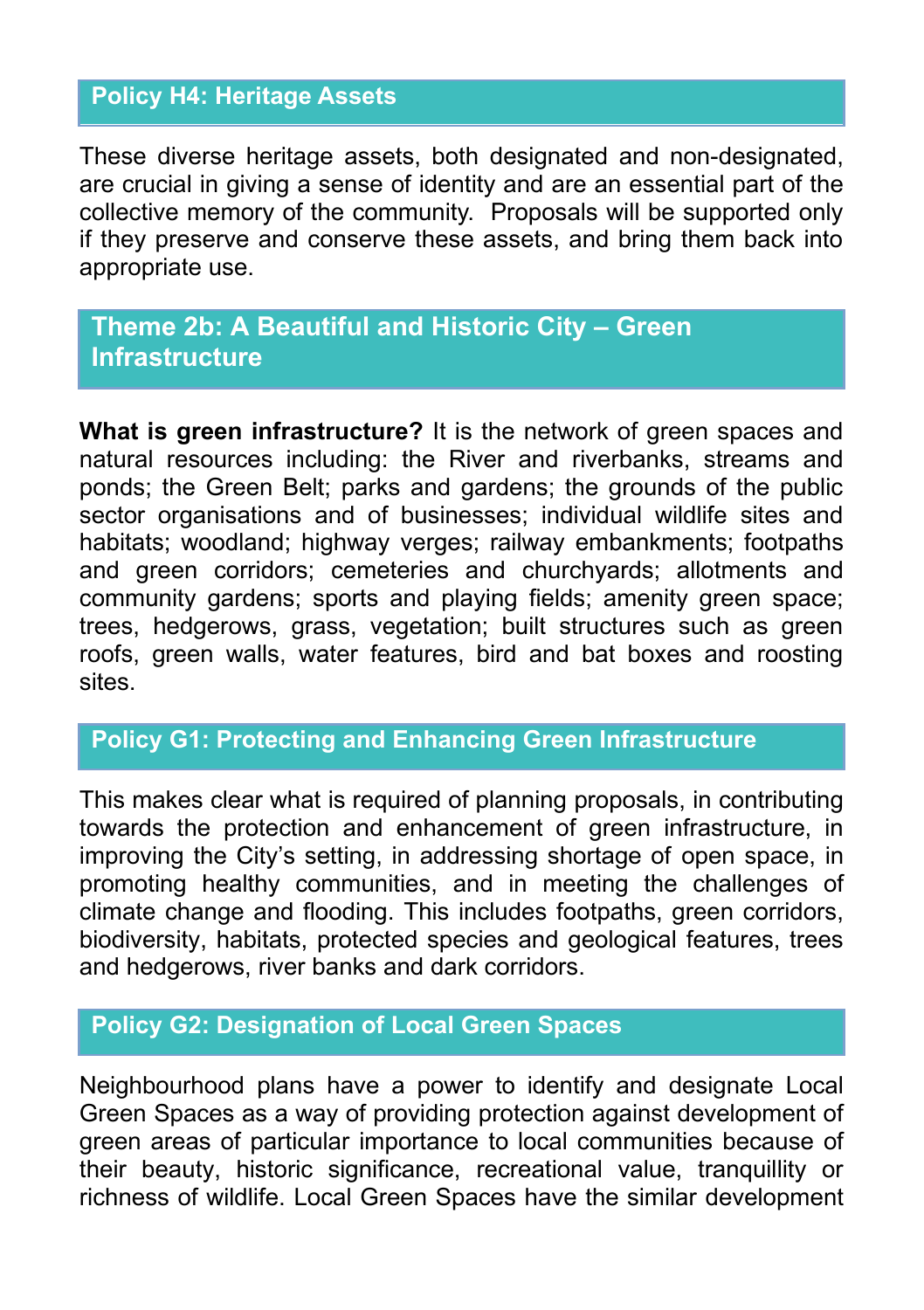#### constraints as for the Green Belt.

#### **Policy G3: Creation of the Emerald Network**

The Emerald Network will help create a network of sites of wildlife importance lying within Our Neighbourhood. Existing rights of way and pavements will provide corridors between sites to enhance access and use by the public. Proposals for improving the biodiversity and amenity of sites or footpaths in the Emerald Network, will be supported, whilst proposals that would damage the wildlife value of the sites would be refused.

#### **Policy G4: Enhancing the Beneficial Use of the Green Belt**

Proposals within the Green Belt land in Our Neighbourhood in (i) the Sidegate and Frankland Lane area and (ii) West of the A167 from Browney Bridge to Nevilles Cross, with the purpose of improving access, green corridors, landscape, biodiversity, or for enhancing visual amenity, will be encouraged as long as such proposals enhance the setting of the World Heritage Site, and the Durham City Conservation Area, and do not impair the overall quality of the Green Belt environment.

> Why are there so many policies protecting the City?

> > They conserve and enhance the City's highly valued heritage, character and green setting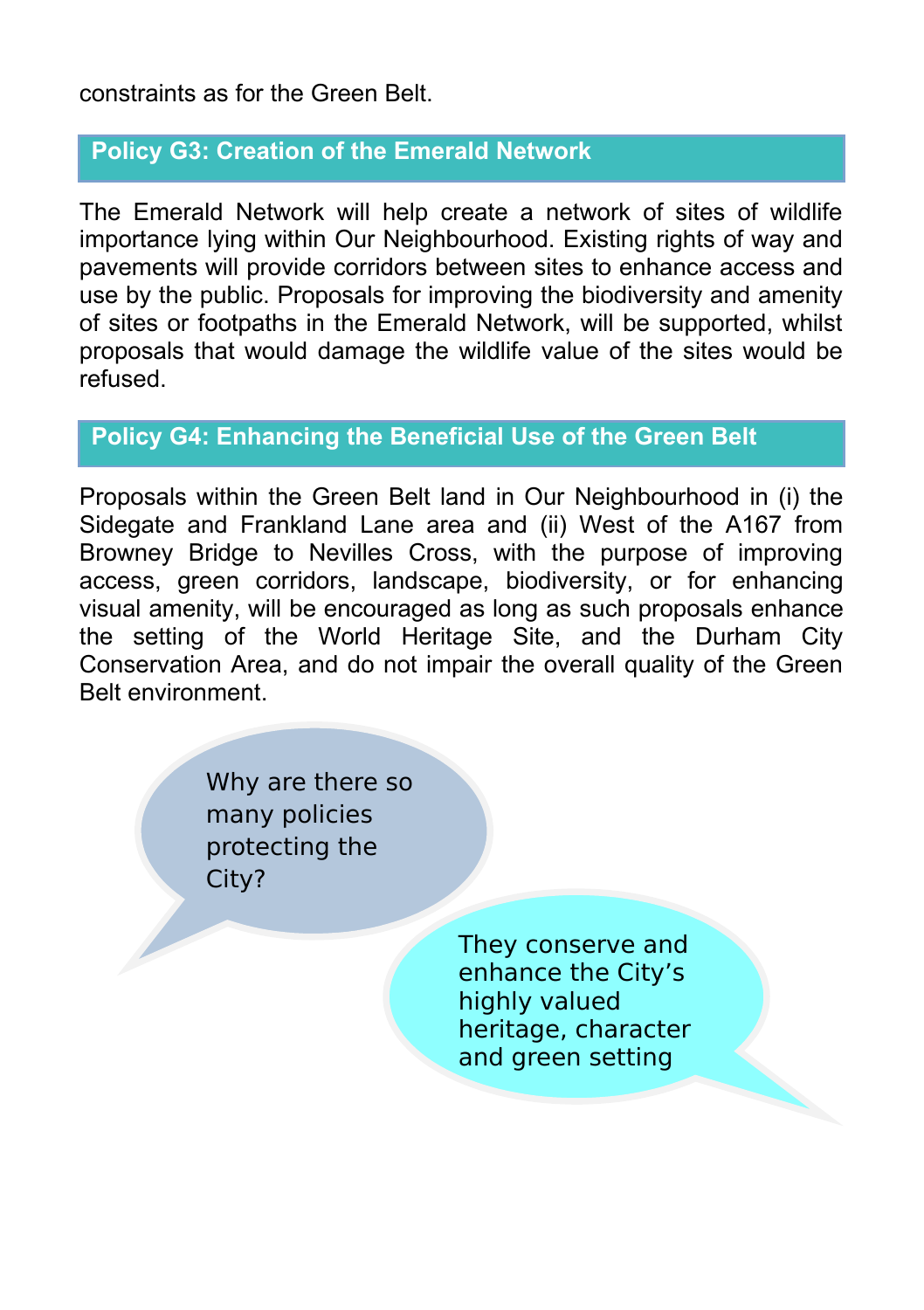## **Theme 3: A City with a Diverse and Resilient Economy**

**What kind of economy should we plan for?** A sustainable and vibrant local economy: supporting large and small businesses, retail and tourism, which encourages a diverse range of employment; making the most of the available strategic and local sites to diversify the economy; promoting a competitive City centre with balanced retail development, benefiting from online shopping, tourism and leisure.

#### **Policy E1: Larger Employment Sites**

Provision will be made for prestige offices, business incubators and start-up businesses on non-Green Belt land at Aykley Heads, and science and high-tech developments, business start-ups and incubators and education uses at Durham Science Park, Mountjoy.

### **Policy E2: Other Employment Sites**

Sites for finance and business services are scarce and so support will be given to three small sites at Blagdon Depot (Frankland Lane), Providence Row (Old Sorting Office), Fowler's Yard, and windfall brownfield sites that become available.

#### **Policy E3: Retail Development**

#### **Policy E4: Evening Economy**

Proposals for retail, leisure and commercial developments that contribute to the creation of a lively and vibrant City centre, but which enhance its character and attractiveness, and positively contribute to the evening economy, will be supported.

#### **Policy E5: Visitor Attractions**

### **Policy E6: Visitor Accommodation**

Proposals for visitor attractions or accommodation will be supported, particularly those which connect with county-wide tourist attractions,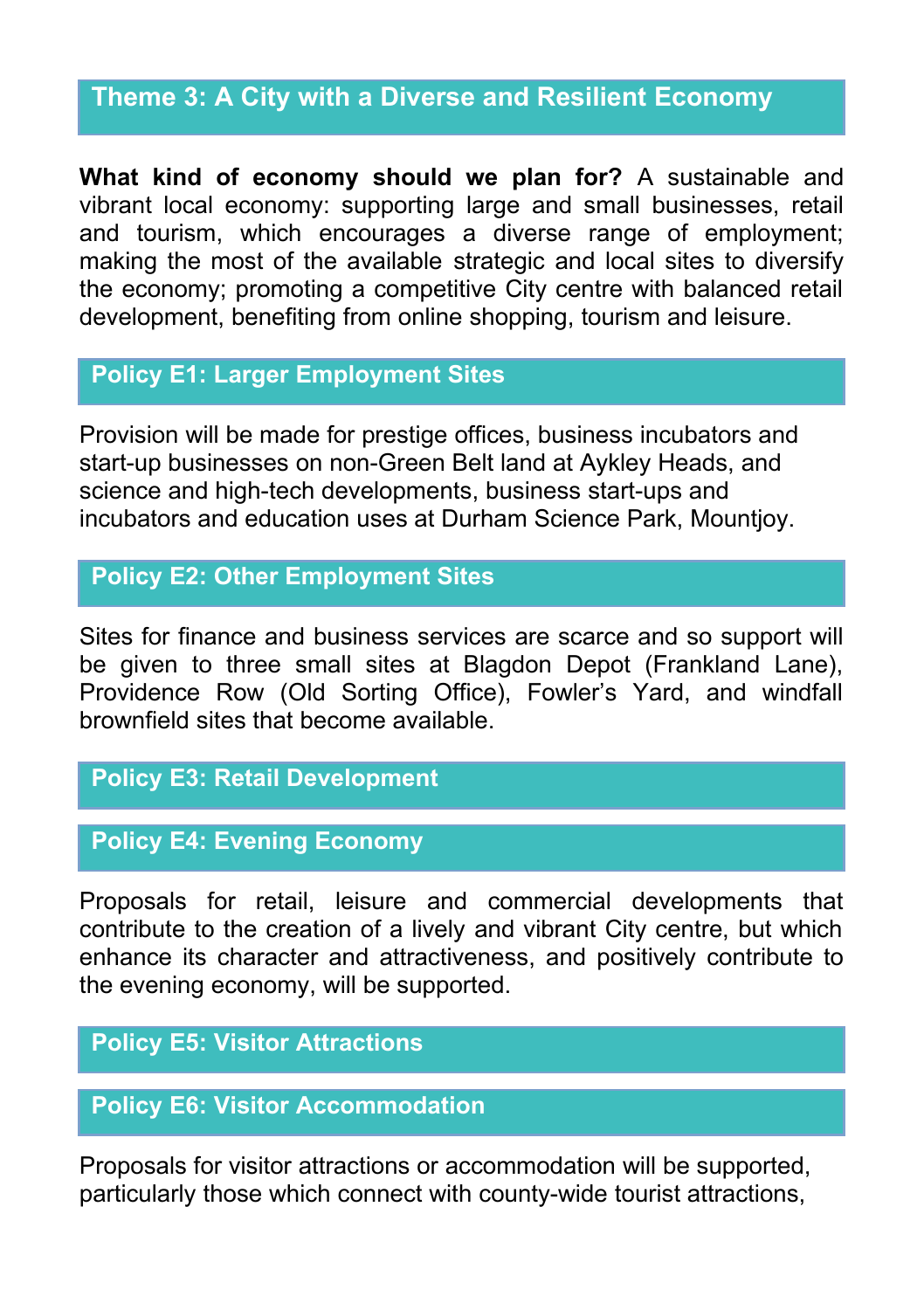and those with appropriate conditions to protect the City's character.

Can we meet the challenge of the 'death of the high street?

> Promote and enhance the City's heritage and character

## **Theme 4: A City with Attractive and Affordable Places to Live**

One of the strongest concerns expressed in consultations has been the 'studentification' of former family housing areas of Durham City, which is damaging to community relations, to quality of life and to the future sustainability of schools, shops and other services and facilities. The planned expansion of Durham University increases demand for student accommodation. The NPPF expects planning policies to aim to create mixed and balanced communities and to achieve healthy, inclusive and safe places. The policies here seek to change the imbalance back to a sustainable, balanced community and to promote housing for all sectors of the community.

## **Policy D1: Land for Residential Development**

The large increase in purpose built student accommodation in the city means that every remaining site is precious. Land is needed for at least 200 dwellings in the Plan period with dwellings for the growing proportion of the elderly a particular priority. There is land already approved for an additional 1,200 dwellings and the Plan identifies three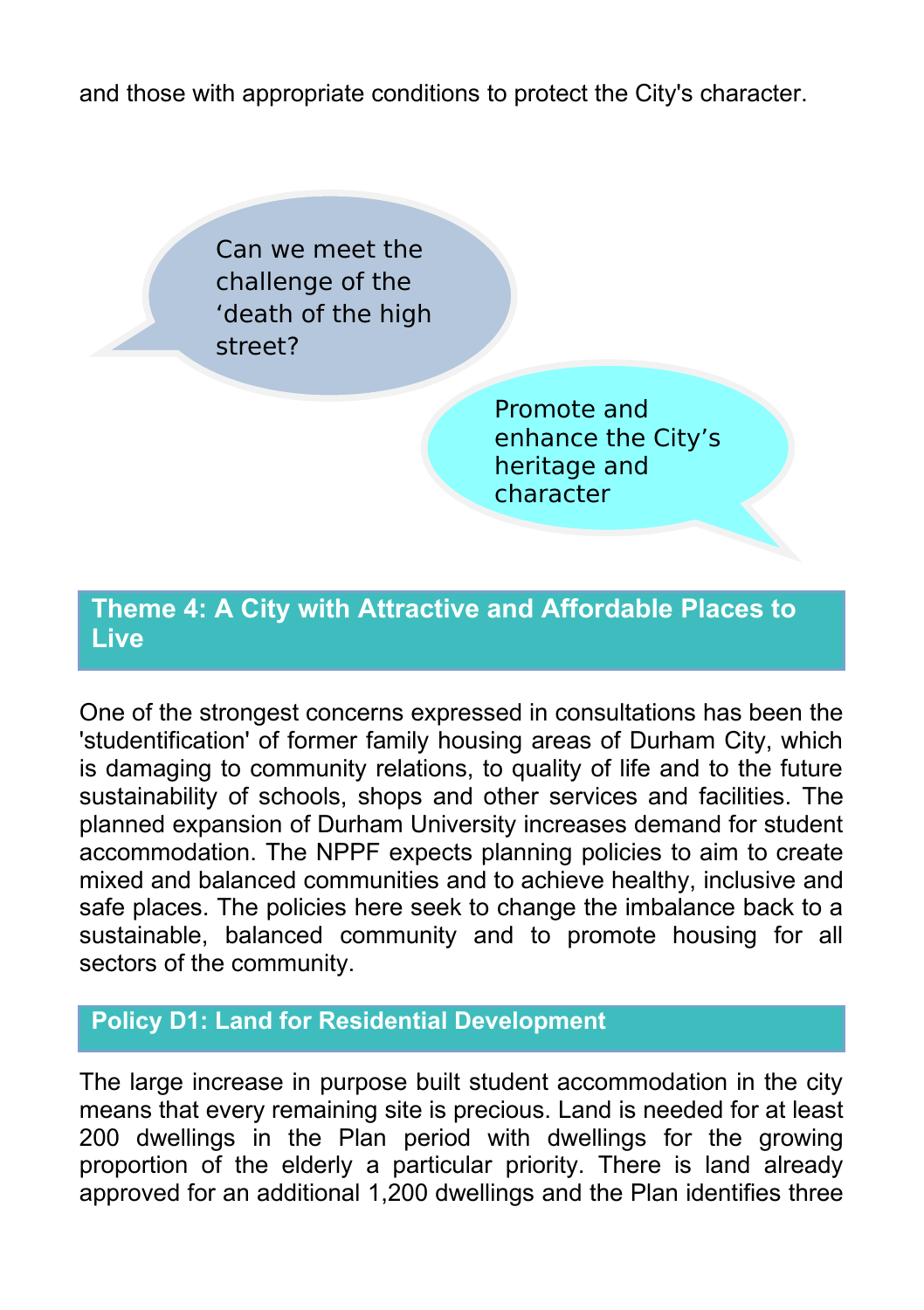more small sites that could provide for 39 dwellings. There are a further four sites where various problems are preventing them from currently becoming available which could provide for a further 38 dwellings.

#### **Policy D2: Purpose Built Student Accommodation (PBSA)**

All developers will be required to prove that there is a genuine need and that there has been full consultation with the education provider. There will need to be proof that no negative impacts will result from the development. It will have to be in conformity with specified requirements, be readily accessible to existing academic, hospital or research sites, and meet stringent design standards.

### **Policy D3: Student Accommodation in Houses in Multiple Occupation (HMO)**

The spread of conversions to student accommodation needs to be far more strictly controlled. Under this critical policy, applications to convert to an HMO will not be approved if more than 10% of the total number of residential units including those in Purpose Built Student Accommodation within 100 metres of the application site are already HMOs or student accommodation.

### **Policy D4: Housing for Older People and People with Disabilities**

In order to help meet the needs of the ageing population in Our Neighbourhood, 10% of appropriate housing units must be provided on sites of 10 or more housing units. Housing schemes for older people and for people with disabilities will be supported. Extensions to houses and flats to enable residents to continue independent living will be allowed.

## **Policy D5: Affordable Housing**

To change the imbalance arising from the dominance of student and executive housing, this policy requires that housing sites of more than 10 units, 20% of the units must be affordable housing to provide opportunities for young professionals, young couples starting out, families with children, and older people where appropriate.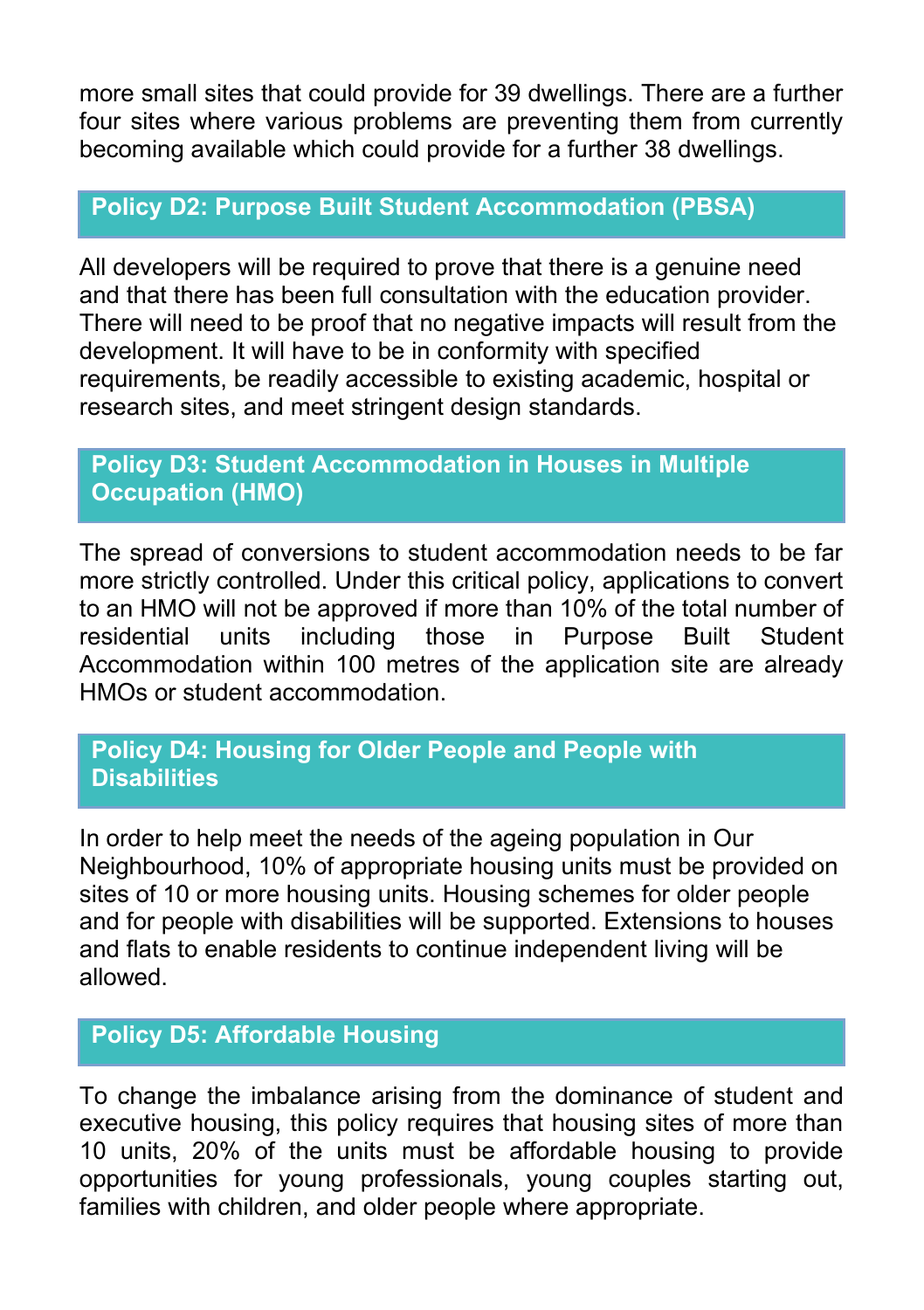### **Policy D6: Building Housing to the Highest Standards**

To meet Our Neighbourhood's sustainability criteria and national standards of design, housing must be of high quality design relating to the character and appearance of the local area, aesthetics, form and layout, functionality, adaptability, resilience, and energy efficiency. Housing must meet the Building for Life criteria.

> Won't developers of student housing go on winning?

All the more reason to adopt tougher policies now

## **Theme 5: A City with a Modern and Sustainable Transport Infrastructure**

The Durham City Sustainable Transport Delivery Plan provides the context for transport in Our Neighbourhood. Future transport needs will be according to this user hierarchy: walking, cycling, public transport, specialist services, e.g. emergency vehicles, waste collection, other motor traffic. The role for our Plan is to support this through policies which promote and enable sustainable transport.

#### **Policy T1: Sustainable transport accessibility and design**

The policy will promote walking, cycling and public transport access in new developments and the minimisation of transport impacts. Developers will need to provide solutions to congestion on pavements and deficiencies in cycle routes. Development sites should incorporate attractive and safe walking, cycling and public transport access. Direct and well-designed links to existing networks are also essential in creating a walkable and cycle friendly City.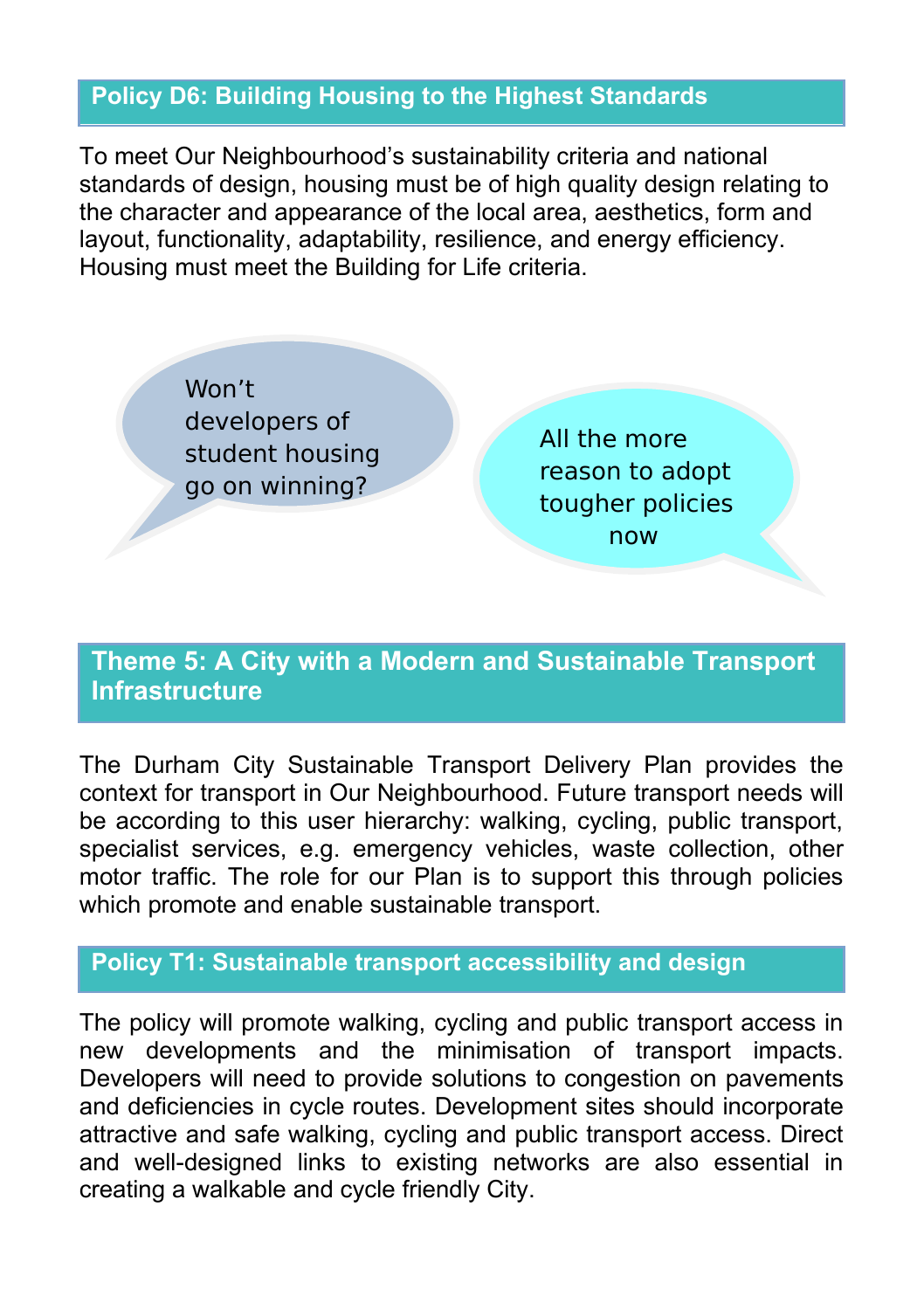## **Policy T2: Residential Car Parking**

This policy covers the design of car parking provision, and the role of controlled parking zones.

### **T3: Residential Storage for Cycles and Mobility Aids**

All new residential development will have to accommodate storage of cycles and mobility aids. Currently, some new houses have no garages and no storage for mobility aids, making this housing unsuitable for people at all stages of their lives. This policy would remedy that deficiency.

> Why are there no big transport ideas in this Plan?

> > Strategic policies would be disallowed by the County Council and we would have to delete them

## **Theme 6: A City with an Enriched Community Life**

**What can an essentially planning document do to improve community life?** The importance of the Plan is that it has arisen from community concerns, and many of those are about the need to support community life, including health and well-being and an enriched artistic and cultural life for the benefit of residents and visitors alike. The Plan can encourage the provision of these facilities and help to retain and improve those that already exist.